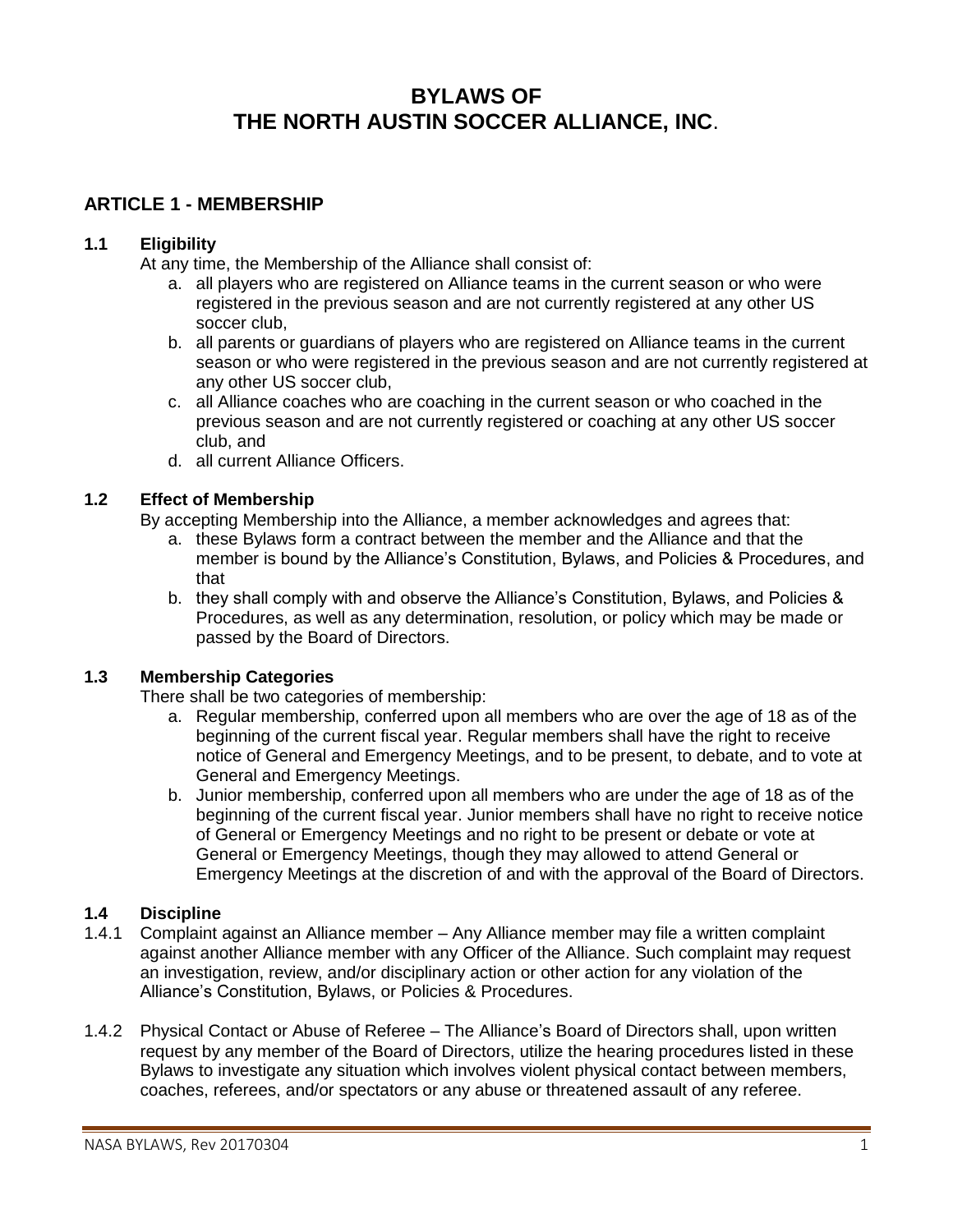- 1.4.3 Complaint and Appeal Hearing Procedures A complaint shall be in writing and provided to an Officer within fourteen (14) days of the incident giving rise to the complaint. The complaint shall contain a statement of facts, the complainant's position, and the action requested. Other statements supporting the complainant's position may be provided with the complaint. The President or the appropriate Commissioner shall provide a synopsis of the complaint to the person(s) complained of (respondent). The President may call a special meeting or allow the complaint to be heard at a General Meeting. However, the complainant(s) and respondent(s) are to be provided seven (7) days written notice of any hearing by the appropriate Commissioner. The notice of hearing shall designate a reasonable time period for presentation by the complainant, respondent, and their respective witnesses. The notice provided for herein may be waived by the respondent in writing.
- 1.4.4 Censure The Board of Directors may, by a two-thirds (2/3) majority vote of all Board members present at a properly convened General or Emergency Meeting or via electronic voting under Article 5.4.2, censure, place on probation, suspend, expel or provide any appropriate punishment to a member any violation of the Alliance, CAYSA, STYSA, or USYSA Constitution, Bylaws, or Policies & Procedures. Any member not currently under censure, probation, or suspension shall be deemed to be "in good standing."
- 1.4.5 No Conflict with Rules Progressive Discipline System To prevent duplicate hearings by the Alliance, this Article shall not apply to any situation which is handled through the CAYSA and/or STYSA Progressive Discipline System, as provided for in the CAYSA or STYSA Rules.

### **1.5 Termination of Membership**

Membership in the Alliance shall be deemed to have been terminated:

- a. if a member no longer satisfies the eligibility criteria under Article 1.1, or
- b. if a member has been expelled by the Alliance under the provisions of Article 1.4.4.

## **ARTICLE 2 - BOARD OF DIRECTORS**

#### **2.1 Composition**

The Board of Directors ("Board") shall consist of no less than five (5) and no more than eleven (11) elected Directors; these shall be elected by the membership of the Alliance as provided in Article 6 of the Alliance's Bylaws or be appointed by the Board, as provided in Article 2.8 (Vacancy, Resignation, Removal) of the Alliance's Bylaws.

#### **2.2 Officers and Executive Committee**

- a. Among the elected Directors, the following positions shall be the "Officers" of the Alliance: President, Executive Vice President, Assistant Vice President, Secretary, Financial Director, and Assistant Financial Director.
- b. The President, Vice President, Secretary, and Financial Director shall comprise the "Executive Committee" of the Alliance with a function and duties as provided in Article 3.7 of the Alliance's Bylaws.
- c. An Officer may not hold more than one position at any given time with the exception as provided in Article 2.8 (Vacancy, Resignation, Removal) of the Alliance's Bylaws.

### **2.3 Qualifications**

Directors must be Regular members of the Alliance in good standing.

### **2.4 Terms of Office**

a. Directors shall serve for a term of one (1) year.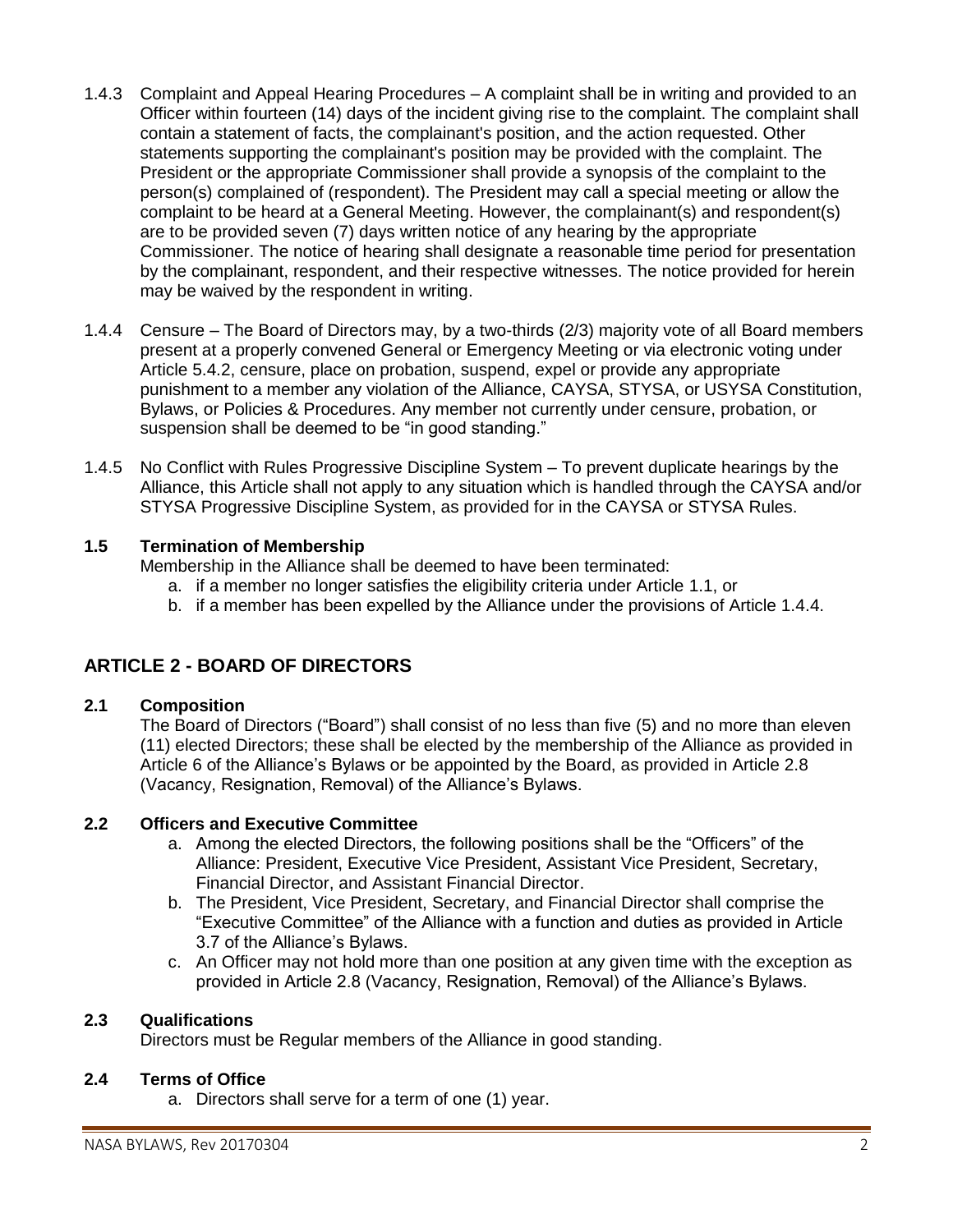b. Directors may not serve more than two (2) consecutive terms in the same Officer position.

### **2.5 Voting Rights**

Each Director shall have exactly one vote.

### **2.6 Purpose and Duties**

- 2.6.1 Purpose The Board is charged with formulating, implementing, and coordinating the programming necessary for the success of the Alliance in fulfilling its objectives. It shall conduct the business of the Alliance during the periods between General Meetings of the Alliance and in accordance with the authority granted to it in the Alliance's Bylaws.
- 2.6.2 Duties The Board shall be responsible for the following duties:
	- a. Establish the Bylaws governing the Alliance; such establishment requires a two-thirds (2/3) majority vote of all members of the Board present at a properly convened General or Emergency Meeting or via electronic voting under Article 5.4.2.
	- b. Confirm the appointment of any Officers, Commissioners, and/or Committee chairs made by the President; such confirmations require a simple majority vote of all members of the Board present at a properly convened General or Emergency Meeting or via electronic voting under Article 5.4.2.
	- c. Conduct any Disciplinary Proceedings required under the Bylaws.
	- d. Discharge the duties enumerated in the Bylaws, as well as any additional duties requested by the Board.
	- e. Establish Policies and Procedures for the formation of teams and play of the game.

## **2.7 Financial Rights and Obligations**

- 2.7.1 No Compensation No Director or Officer of the Alliance shall be compensated in any way by the Alliance for performing the duties required by the Constitution and Bylaws. However, with the approval of a simple majority vote of the members of the Board present at a properly convened General or Emergency Meeting or via electronic voting under Article 5.4.2, Directors of the Alliance may be reimbursed for reasonable expenses incurred on behalf of the Alliance.
- 2.7.2 Indemnification Directors or Officers of the Alliance (and the heirs, estate, executors, administrators, and personal representatives of such persons who are or were a Director, Officer, or paid staff of the Alliance) shall be indemnified and saved harmless at all times by the Alliance against all costs, losses, and expenses incurred by them in or about the discharge of their respective duties, except such as happens from their own respective willful intent, neglect, or default.
- 2.7.3 Conflict of Interest For purposes of these Bylaws, a conflict of interest shall be defined as a transaction or arrangement that might benefit the private interest of a Director, Officer, or employee of the Alliance. A Director or employee of the Alliance shall declare their interest in any contractual, selection, disciplinary, or financial matter in which a conflict of interest may arise. They shall, unless otherwise determined by the Board, recuse themselves from discussions of such matters and, if voting Directors, shall not be entitled to vote in respect of such matters. In the event of any uncertainty as to whether it is necessary for a Director or employee to recuse themselves from discussions and, if voting Directors, refrain from voting, the issue should be immediately determined by a simple majority vote of all members of the Board present at a properly convened General or Emergency Meeting or via electronic voting under Article 5.4.2. If this is not possible, the matter at hand shall be adjourned or deferred.

## **2.8 Vacancy, Resignation, Removal**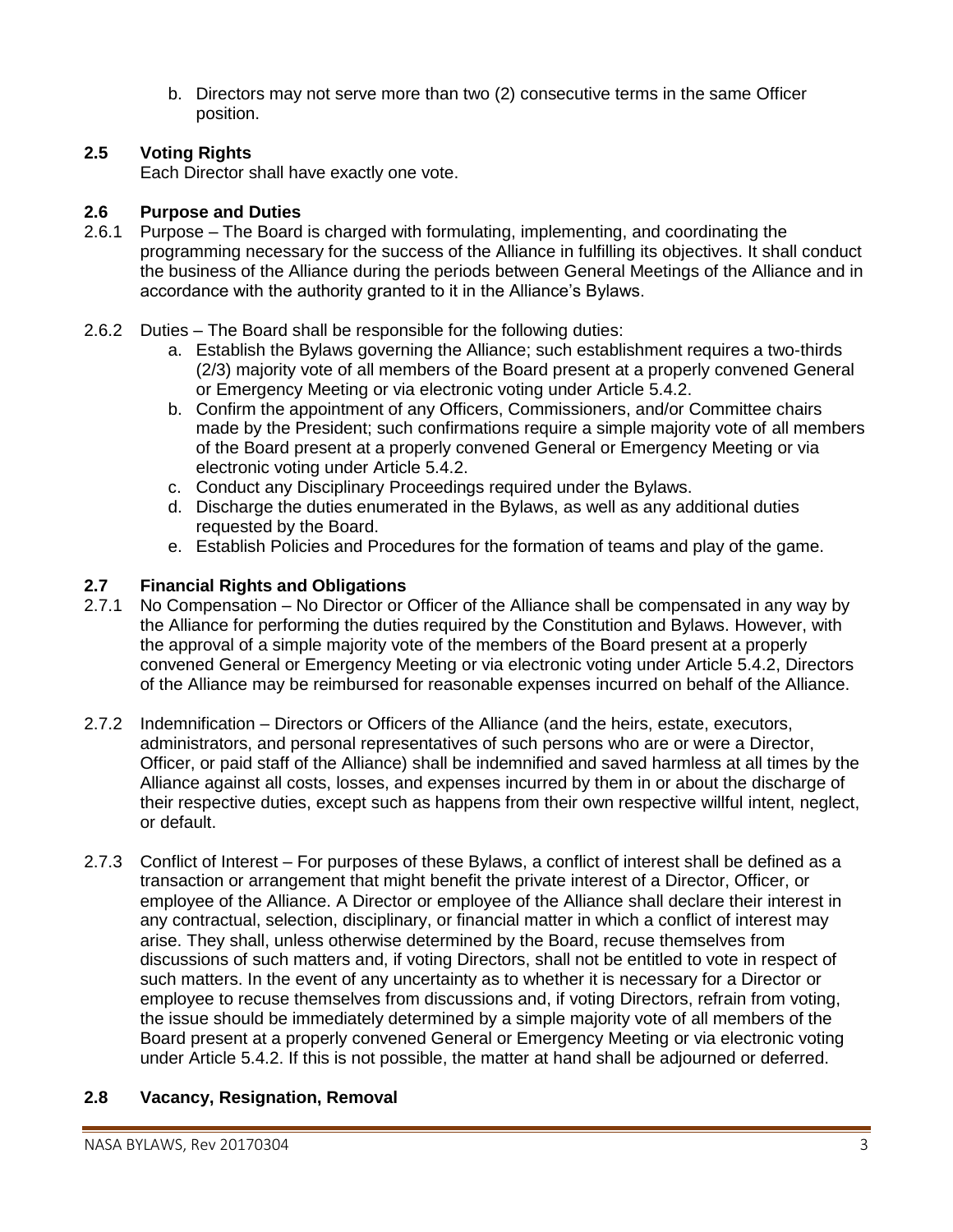- 2.8.1 Vacancy after Election If no person is nominated and elected for a given Officer position, such position shall be appointed as soon as practicable by the newly elected Board. Until such appointment is made, the Vice President shall hold all powers of the vacant Officer position, but shall not assume the vacant Officer's vote in the Board of Directors.
- 2.8.2 Vacancy During Term Upon a vacancy of any Officer position during the term of such Officer, the remaining Board shall appoint a successor Officer to complete the remaining term of the vacant Officer as soon as practicable. Until such appointment is made, the Vice President shall hold all powers of the vacant Officer position, but shall not assume the vacant Officer's vote in the Board of Directors.
- 2.8.3 Resignation A Director shall be presumed to have resigned if he or she has missed more than three (3) consecutive Board meetings. A Director may resign voluntarily by delivering written notice of resignation to the Secretary of the Alliance. Such resignation shall be effective upon receipt.
- 2.8.4 Removal Any Director may be removed for cause by a two-thirds (2/3) majority vote of all Board members present at a properly convened General or Emergency Meeting or via electronic voting under Article 5.4.2. Cause shall include malfeasance, unreasonable absence from meetings, or dereliction of duties, but shall not include any dispute over club policy.

### **2.9 Authority**

The Board of Directors shall be vested with the ultimate authority over Alliance policy.

## **ARTICLE 3 – OFFICERS**

#### **3.1 President**

The President shall be the Chief Executive Office of the Alliance and shall have the following duties and responsibilities:

- a. Shall be charged with the overall administration of the Alliance.
- b. Shall preside at General and Emergency meetings and will prepare and control the agenda for such meetings.
- c. Shall prepare, together with the Financial Director, and shall oversee all Alliance budgets and financial reports.
- d. Shall make appointments to unelected positions, as provided in Article 4.1 of the Alliance's Bylaws.
- e. Shall make appointments to fill vacancies until elections may be held, as provided in Article 2.8 of the Alliance's Bylaws.
- f. Shall have the authority to sign checks of the Alliance.
- g. Shall sign any deeds, mortgages, bonds, contracts or other instruments that the Board may authorize.
- h. Shall serve as Chairperson in any Disciplinary Hearing.
- i. Shall have the right to represent the Alliance at all CAYSA and STYSA meetings, as well as at all meetings of the City of Austin, the Austin Independent School District, or any other governmental body.
- j. Shall have the right to delegate his/her listed duties and responsibilities to other Officers or Directors.

#### **3.2 Vice President**

The Vice President shall be the second executive officer of the Alliance and shall have the following duties and responsibilities: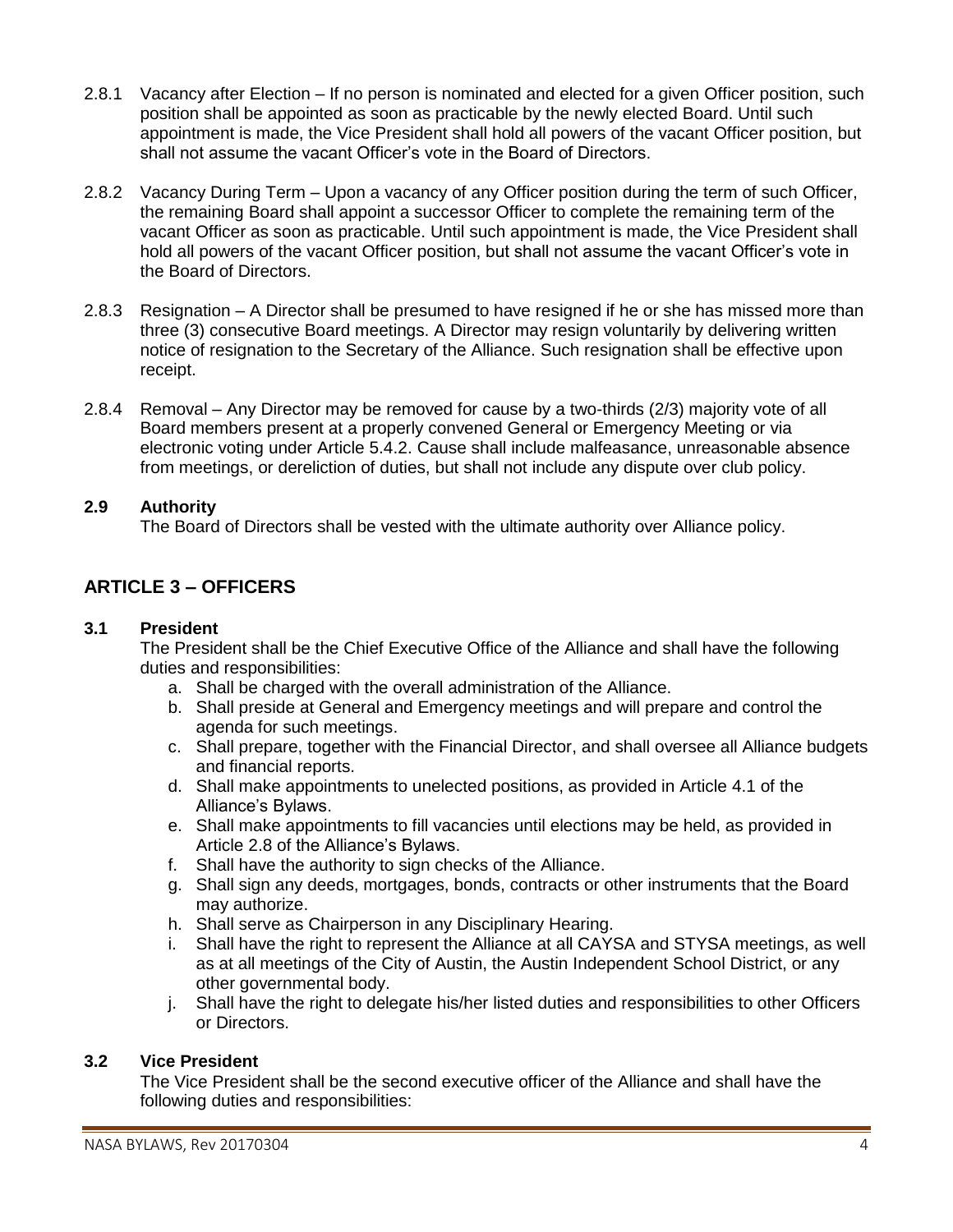- a. Shall serve as presiding officer whenever the President is absent or unavailable and shall perform all duties delegated by the President.
- b. Shall coordinate the duties and reports of the other officers of the Alliance.
- c. Shall succeed to the President's office in the event of vacancy for any reason, and shall serve the remainder of the President's term without necessity of further vote.

### **3.3 Assistant Vice President**

The Assistant Vice President shall have the following duties and responsibilities:

- a. Shall assist the Vice President in the execution of his/her duties.
- b. Shall serve as the Vice President whenever the Vice President is absent or unavailable.
- c. Shall perform those duties delegated by the President.

#### **3.4 Secretary**

The Secretary shall have the following duties and responsibilities:

- a. Shall provide notice of all meetings to members of the Board and the general membership of the Alliance, as required in the Alliance's Bylaws.
- b. Shall record the minutes of all meetings and provide such minutes to all members of the Board prior to the next scheduled General Meeting.
- c. Shall maintain and, upon request, make available all permanent records of the Board, incl. notices and minutes of prior meetings.
- d. Shall attend to all correspondence of the Alliance.
- e. Shall be the custodian of all public records of the Alliance.

#### **3.5 Financial Director**

The Financial Director shall have the following duties and responsibilities:

- a. Shall collect all dues and fees owed to the Alliance and shall control all monies of the Alliance
- b. Shall maintain detailed records of all Alliance transactions, receipts, and disbursements.
- c. Shall maintain a bank account on behalf of the Alliance.
- d. Shall have the authority to sign checks of the Alliance.
- e. Shall prepare a yearly financial report of income, expenditures, current assets and liabilities and present these to the membership at the General Assembly.
- f. Shall pay all Alliance bills properly passed on and approved by the Board, including payment of referees.
- g. Shall be responsible for preparing and filing in a timely manner of all financial reports required by the Internal Revenue Service and/or any other governmental entity.
- h. Shall assist the President in the preparation of the yearly budget of the Alliance.

#### **3.6 Assistant Financial Director**

The Assistant Financial Director shall have the following duties and responsibilities:

- a. Shall assist the Financial Director in the execution of his/her duties.
- b. Shall serve as the Financial Director whenever the Financial Director is absent or unavailable.
- c. Shall perform those duties delegated by the President.

#### **3.7 Executive Committee**

The Executive Committee will be chaired by the President and shall have the following duties:

- a. Hire and fire employees and contractors on behalf of the Alliance. b. Coordinate any special projects that may be undertaken by the Alliance.
- c. The President's vote will break any tie inside the Executive Committee.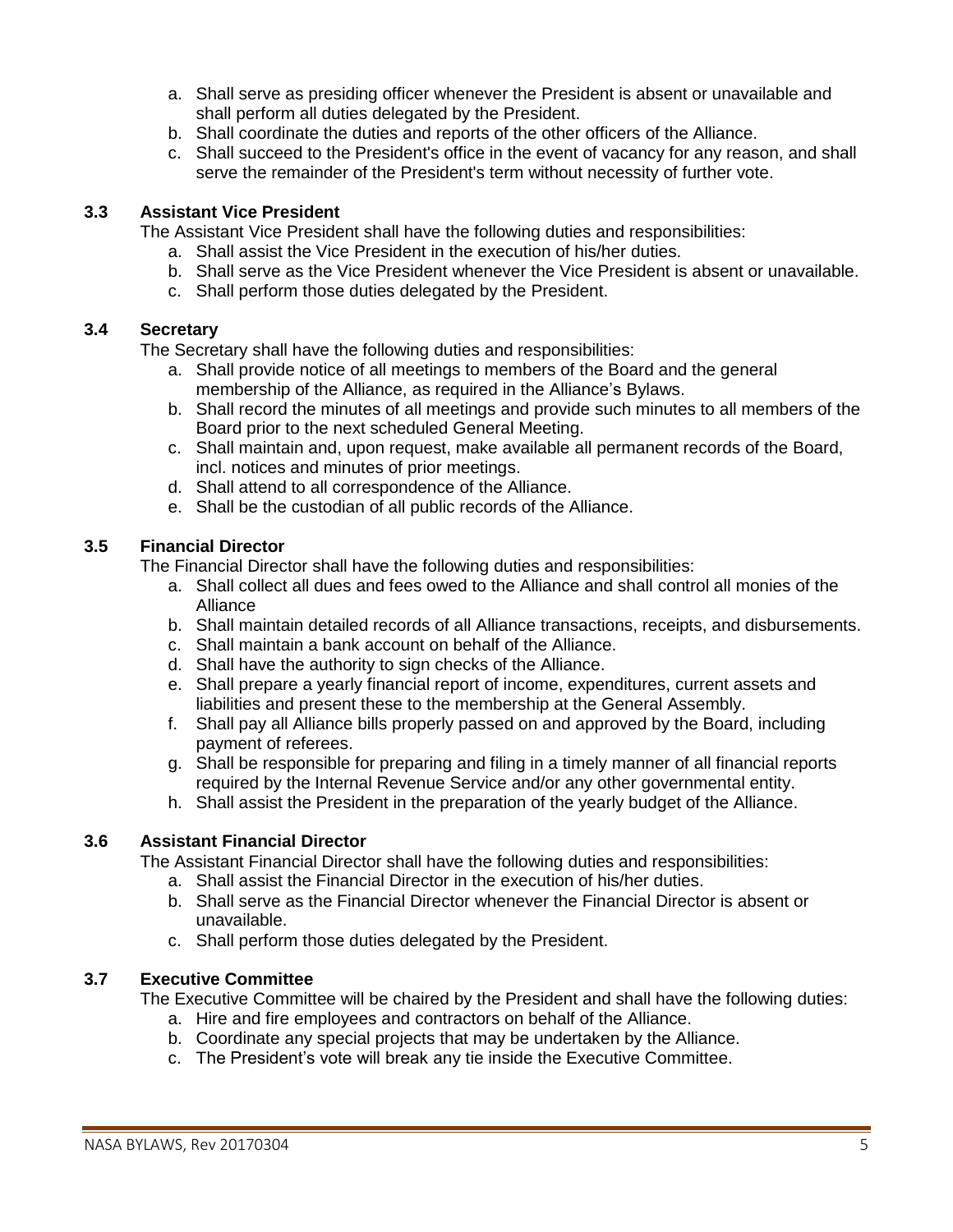## **ARTICLE 4 – COMMISSIONERS**

### **4.1 General Provisions**

- a. Unelected positions ("Commissioners") shall be defined at the discretion of the Board of Directors, but will include at least the positions listed in this Article 4.
- b. The list of Commissioners' duties and responsibilities in this Article 4 is subject to change at the discretion of the Board of Directors.
- c. All Commissioner appointments shall be made by the President of the Alliance and are subject to approval by the Board of Directors with a simple majority vote of the Board members present at a properly convened General or Emergency Meeting or via electronic voting under Article 5.4.2.
- d. The elected members of the Board may, at their discretion, appoint an individual to or remove an individual from any Commissioner position with a simple majority vote of the Board members present at a properly convened General or Emergency Meeting or via electronic voting under Article 5.4.2.
- e. Each of the positions in this Article 4 may be held by a Director as long as it does not violate the provisions of Article 2.7 (Financial Rights and Obligations) of the Alliance's Bylaws.
- f. An individual may hold more than one position concurrently.
- g. Each Commissioner in this Article 4 will also be the head of the associated committee, if such a committee is formed.
- h. Commissioners shall be responsible to the Board of Directors.

### **4.2 Registrations Commissioner ("Registrar")**

The Registrations Commissioner shall have the following duties and responsibilities:

- a. Shall coordinate, organize, and administer the registration process for all Divisions of play as required by the Alliance.
- b. Shall comply with team and player registration policies and procedures defined by the Board of Directors of the Alliance.
- c. Shall ensure that the proper team and player registration fees are collected.
- d. Shall keep a detailed record of all monies received as part of team and/or player registration and shall make the record and monies available to the Financial Director of Finance in a timely basis.
- e. Shall maintain a complete file on all Alliance teams, including coach, manager and player information, as well as on all transfers granted or received.
- f. Shall be responsible for keeping on file all appropriate registration materials as required for league play and for providing all necessary materials to coaches, team managers, and players ahead of each season.

### **4.3 Divisional Commissioners**

- 4.3.1 There shall be one Divisional Commissioner for each of the following Divisions of Play: Division IV, Division III, Division II and higher.
- 4.3.2 Each Divisional Commissioner under Article 4.3.1 shall have the following duties and responsibilities:
	- a. Shall oversee the formation of teams in the division.
	- b. Shall coordinate communication to members in the division.
	- c. Shall represent to the Board the concerns of the divisional program.

### **4.4 Scheduling Commissioner ("Scheduler")**

The Scheduling Commissioner shall have the following duties and responsibilities:

a. Shall allocate field space for all practices by Alliance teams.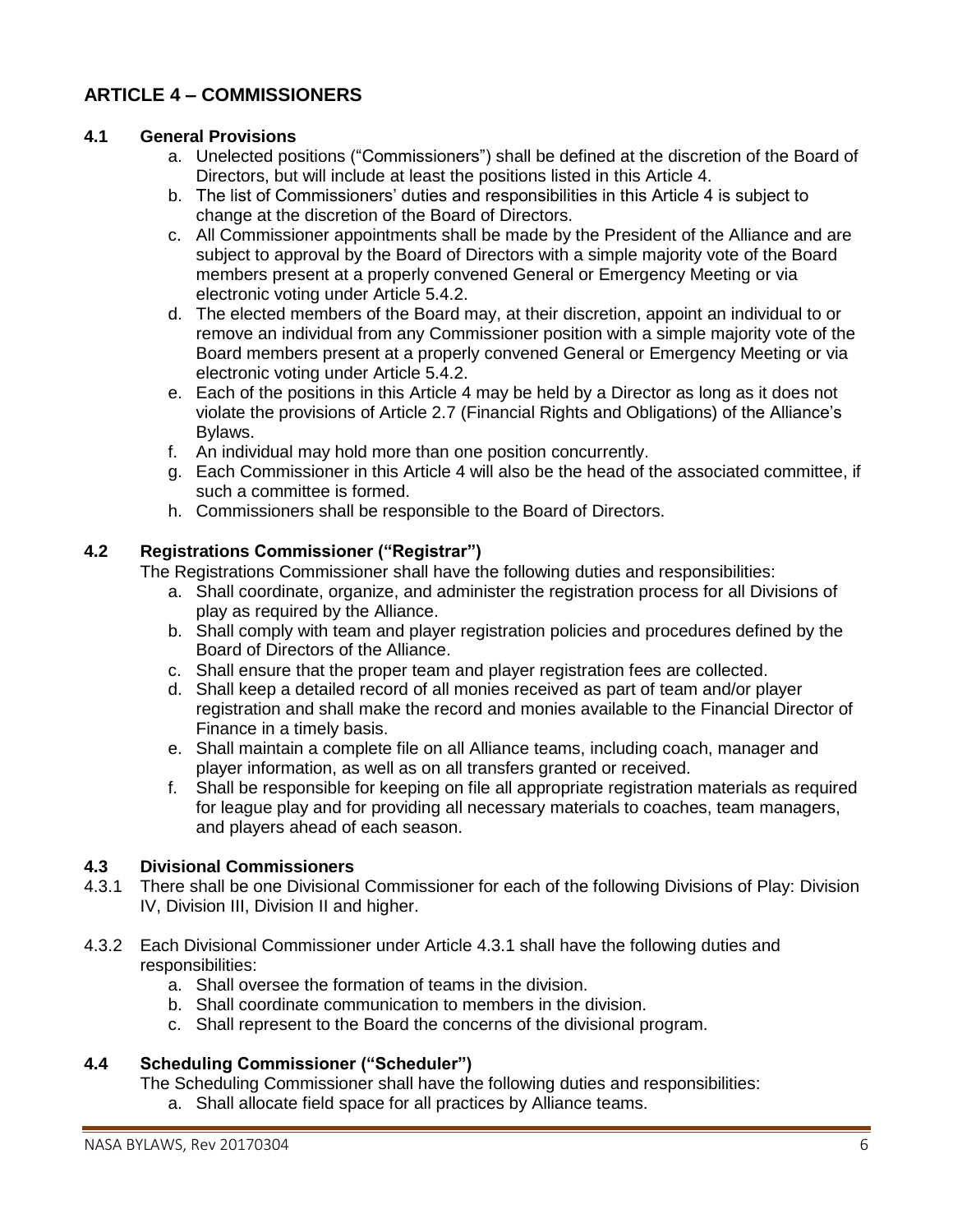- b. Shall assign fields for all home games of Alliance teams.
- c. Shall make referee requests with the league Referee to ensure crews are provided for all scheduled home games of Alliance teams.

### **4.5 Referee Commissioner**

The Referee Commissioner shall have full charge of the Referee program for the Alliance and shall have the following duties and responsibilities:

- a. Shall oversee and administer a Young Referee Development Program to encourage players to become certified and active Alliance referees.
- b. Shall provide for the assessment and proper assignment of referees for each game between Alliance teams.
- c. Shall oversee the duties of any contracted referee scheduler.

#### **4.6 Facilities Commissioner**

The Facilities Commissioner shall supervise the layout, maintenance, and usage of all Alliance facilities and equipment and shall have the following duties and responsibilities:

- a. Shall maintain an updated list of all facilities used by the Alliance for practices or play (incl. name, location, owner, contact information, usage arrangements).
- b. Shall coordinate and supervise maintenance and field preparation duties.
- c. Shall be authorized by the Financial Director, with the consent of the Board, to purchase supplies and equipment as the need arises, and may maintain credit accounts for expenditures of a routine nature.

#### **4.7 Coaching Commissioner**

The Coaching Commissioner shall have the following duties and responsibilities:

- a. Shall recruit coaches for the Alliance.
- b. Shall coordinate, organize, and supervise all coaching and player development programs, including camps and clinics.
- c. Shall evaluate program outcomes and make recommendations to the Board of Directors.

#### **4.8 Uniforms Commissioner**

The Uniforms Commissioner shall have the following duties and responsibilities:

- a. Shall coordinate the research and selection of uniforms for Alliance teams.
- b. Shall coordinate the procurement, ordering, and distribution process of uniforms.
- c. Shall conduct an inventory of new and used uniforms at the end of each season and provide a report to the Board of Directors.

#### **4.9 Fundraising Commissioner**

The Fundraising Commissioner shall have the following duties and responsibilities:

- a. Shall develop and manage all fundraising activities for the Alliance.
- b. Shall report to the Board of Directors on discussions and progress with potential donors.
- c. Shall coordinate with the Financial Director so that donors are provided any relevant taxrelated documents.
- d. Shall maintain integrity and professionalism at all times while representing the Alliance with potential donors.

#### **4.10 Marketing and Communications Commissioner**

The Marketing and Communications Commissioner shall have the following duties and responsibilities:

- a. Shall develop and manage all promotional and communications activities of the Alliance.
- b. Shall coordinate and supervise the distribution to all members of the Alliance of "The Striker," the Alliance's regular electronic newsletter.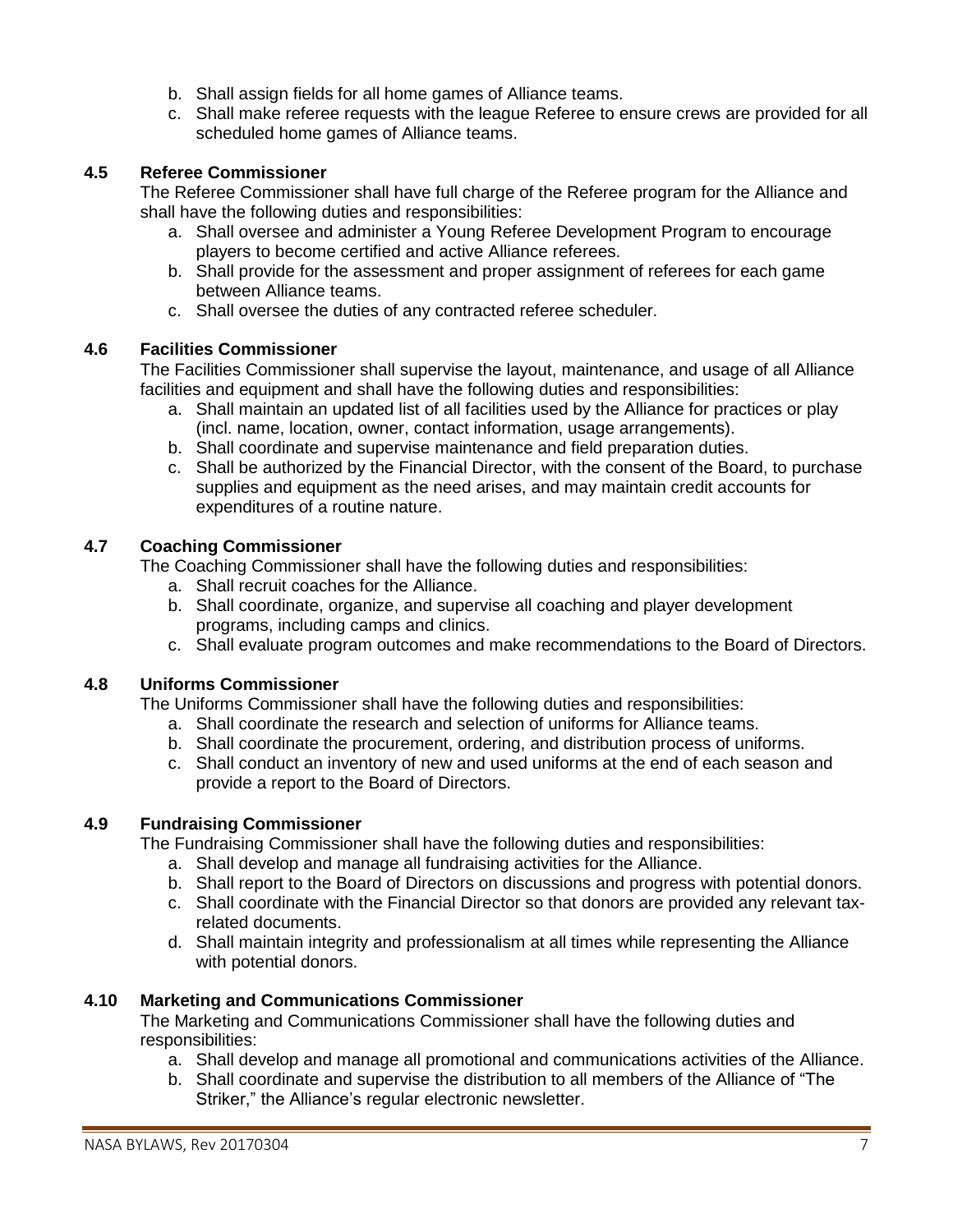- c. Shall coordinate the Alliance's web presence.
- d. Shall coordinate the Alliance's social media presence (incl. Facebook, instagram, twitter, etc.).
- e. Shall coordinate the Alliance's "Picture Day" activities.

### **4.11 Nominations and Elections Commissioner**

The Nominations and Elections Commissioner shall have the following duties and responsibilities:

- a. Shall solicit and present a slate of eligible nominees for the Board of Directors.
- b. Shall conduct the elections process, as provided in Article X of the Alliance's Bylaws.

### **4.12 Audit Commissioner**

The Audit Commissioner's position cannot be held by the Alliance's Financial Director. The Audit Commissioner shall have the following duties and responsibilities:

- a. Shall coordinate and manage the annual financial audit.
- b. Shall conduct any separate financial audits, as necessary.
- c. As necessary, shall draft and propose recommendations to the Board of Directors as a result of any findings related to a financial audit.

## **ARTICLE 5 – MEETINGS & ACTIONS**

### **5.1 General Meetings**

- a. Time and Place General Meetings shall be held monthly on a date and at a location to be set by the Board. Each General Meeting shall also be a Board Meeting.
- b. Quorum The presence of at least three (3) members of the Board shall be required for a General Meeting to take place.
- c. Rules of Order All General meetings shall be governed by Robert's Rules of Order, latest edition.
- d. Publication of Notices Notice of all General Meetings and other notices required by the Bylaws of the Alliance shall be published on the Alliance's web site at least seven (7) days prior to the meeting.
- e. Opportunity for Members to Be Heard Interested members of the Alliance shall have an opportunity to be heard, subject to reasonable time limits, before a vote is called on a particular issue.
- f. General Assembly the May General Meeting is designated as a "General Assembly" of the members of the Alliance. During the General Assembly, the members shall have the opportunity to vote for the Board of Directors, as provided in Article 6 of the Alliance's Bylaws.

### **5.2 Emergency Meetings**

The President shall have the authority to call an Emergency Meeting on three (3) days' oral notice to the Board, provided that:

- a. Only emergency business that must be handled prior to the next scheduled meeting may be placed on the agenda.
- b. Amendments to the Constitution may not be considered.

#### **5.3 Emergency Action**

5.3.1 If action is mandated within three (3) days of the time a matter is first brought to the attention of the President, the President may act, subject to ratification at the next Board Meeting, with the express oral consent of three (3) additional Directors, provided that: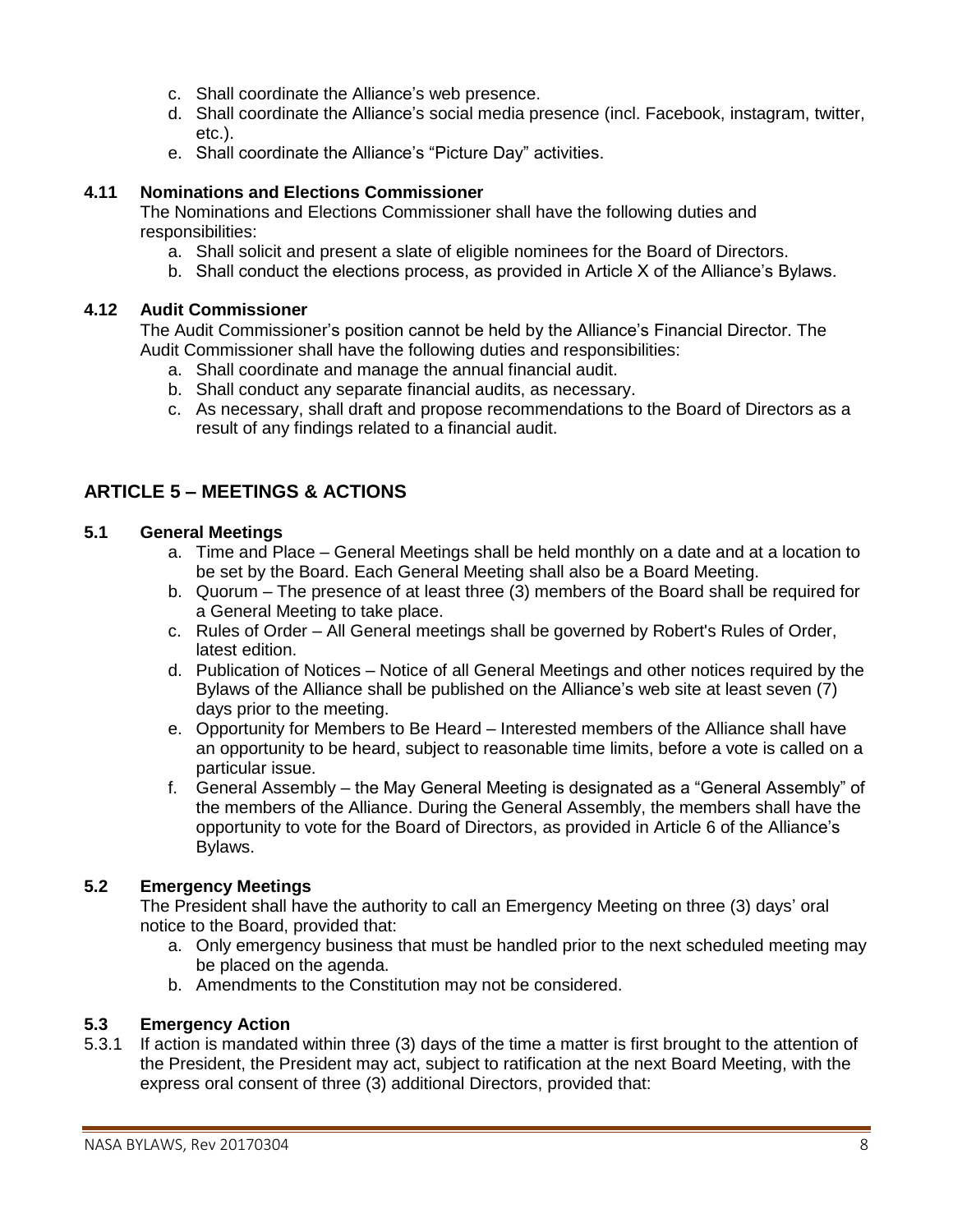- a. Any expenditure in excess of \$250 shall require the approval of the Board at a General or Emergency Meeting.
- b. Any action against Alliance players or coaches shall be in the form of temporary suspensions pending a full hearing, to be conducted by the Board within one (1) week of the action.
- 5.3.2 At the request of any two (2) Directors, the President shall call an Emergency Meeting to review any actions taken under this section.

### **5.4 Voting**

5.4.1 In-Person Voting – A simple majority of the members of the Board present at a properly convened General or Emergency Meeting shall be sufficient to carry out the duties of the Board, unless explicitly stated otherwise in the Bylaws of the Alliance.

5.4.2 Electronic Voting – Electronic discussions and voting may be utilized on a limited basis for decision making between General Meetings.

- a. The Board shall follow the normal parliamentary procedures in holding formal discussion and binding voting.
- b. The voting period for a motion put up for electronic voting will be one week from the day the motion was made.
- c. A motion put up for electronic voting shall have "passed" if the necessary number (e.g., simple majority or 2/3 of the eligible voting members of the Board) of Directors has electronically voted in favor via a message to the Board by the end of the voting period; it shall have "failed" if the necessary number (e.g., more than a simple majority or 1/3 of the eligible voting members of the Board) of Directors has electronically voted against via a message to the Board by the end of the voting period; if neither the votes cast in favor nor the votes cast against the motion surpass the necessary threshold by the end of the voting period, the motion shall be tabled for discussion at the next General Meeting.

## **ARTICLE 6 – ELECTIONS FOR BOARD OF DIRECTORS**

### **6.1 Qualifications & Nomination Process**

- a. All nominations for Director or Officer of the Alliance must be received by the Nominations and Elections Commissioner no later than twenty eight (28) days before the Alliance's General Assembly.
- b. A nominee for Director or Officer must be a Regular member in good standing with the Alliance.
- c. A nominee for Director must have attended at least one (1) of the last six (6) General Meetings prior to the General Assembly.
- d. A nominee for Officer must have served at least three (3) months as a Director prior to the elections at the General Assembly.
- e. Pursuant to Article 2.7.1 of the Alliance's Bylaws, no person who receives compensation for goods or services provided to the Alliance shall be eligible to serve as a Director or Officer of the Alliance. Similarly, Pursuant to Article 2.7.3 of the Alliance's Bylaws, no person with a conflict of interest shall be eligible to serve as a Director or Officer of the Alliance.

### **6.2 Elections**

a. Time and Place – Elections for the Board of Directors shall take place annually at the General Assembly (May General Meeting).